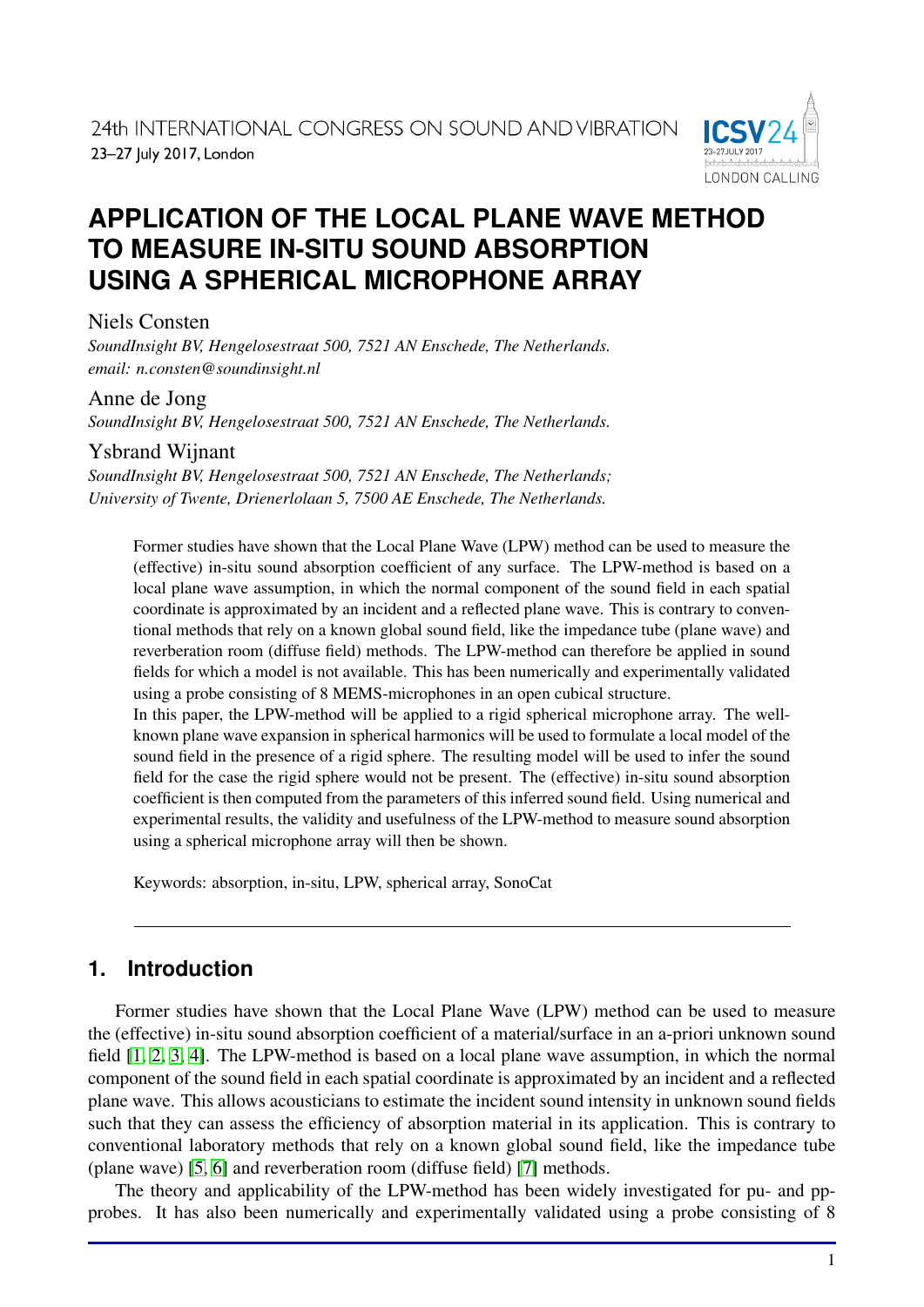MEMS-microphones in an open cubical structure. This paper aims to apply the LPW-method to a rigid spherical microphone array as these type of microphone arrays have been introduced in the acoustic industry over the past few years. The theory of the LPW-method applied to spherical microphone arrays is presented in Section [2.](#page-1-0) This will be validated both numerically and experimentally in Section [3.](#page-4-0) Finally, conclusions will be drawn in Section [4.](#page-6-0) *S*

### <span id="page-1-0"></span>**2. Theory**

#### **2.1 Sound absorption coefficient**

<span id="page-1-1"></span>

Figure 1: Sound field in front of a material surface S. Taken from [\[8\]](#page-7-7).

The sound absorption coefficient of a surface is defined as the ratio of the active (net) sound power and the incident sound power:

<span id="page-1-4"></span><span id="page-1-3"></span><span id="page-1-2"></span>
$$
\alpha = \frac{W_{\rm ac}}{W_{\rm in}},\tag{1}
$$

with  $W_{ac}$  and  $W_{in}$  the active and incident sound power respectively. Both powers can be calculated by integrating their associated intensities over the surface:

$$
W_{\rm ac} = \int_{S_{\rm p}} \mathbf{I}_{\rm ac} \cdot \mathbf{n} \, \mathrm{d}S,\tag{2}
$$

$$
W_{\rm in} = \int_{S_{\rm p}} \mathbf{I}_{\rm in} \cdot \mathbf{n} \, \mathrm{d}S,\tag{3}
$$

where  $I_{\text{ac}} = \frac{1}{2} \Re(P\overline{U})$  is the active (net) sound intensity vector with P the complex sound pressure and  $\overline{U}$  the conjugate of the complex particle velocity vector, and n is the vector pointing normal into the surface  $S_p$ , as shown in Fig. [1a.](#page-1-1)  $I_{in}$  is the incident sound intensity vector, being equal to the active sound intensity vector for a fully absorbing surface. The active sound intensity vector in the direction normal to the surface can easily be measured with any pu- or pp-probe. However, determination of the incident sound intensity vector in an unknown sound field is not possible. A way of estimating the normal component of the incident sound intensity vector is by using the so-called *local plane wave* (LPW) method, which will be explained in next subsection.

#### <span id="page-1-7"></span>**2.2 Theory of the LPW-method**

The LPW-method is based on a local plane wave assumption, in which the normal component of the sound field in each spatial coordinate is approximated by an incident and a reflected plane wave as shown in Fig. [1b.](#page-1-1) Using the  $e^{i\omega t}$ -convention, i.e.  $p(\mathbf{r}, t) = \Re\{P(\mathbf{r}, \omega)e^{i\omega t}\}$ , the complex sound pressure P and complex particle velocity in normal direction  $U_n = U \cdot n$  can be written as [\[8\]](#page-7-7):

<span id="page-1-6"></span><span id="page-1-5"></span>
$$
P(\mathbf{r},k) = A(\mathbf{r},k) + B(\mathbf{r},k),
$$
\n(4)

$$
U_{\rm n}(\mathbf{r},k) = \frac{A(\mathbf{r},k)}{\rho_0 c_0} - \frac{B(\mathbf{r},k)}{\rho_0 c_0} \tag{5}
$$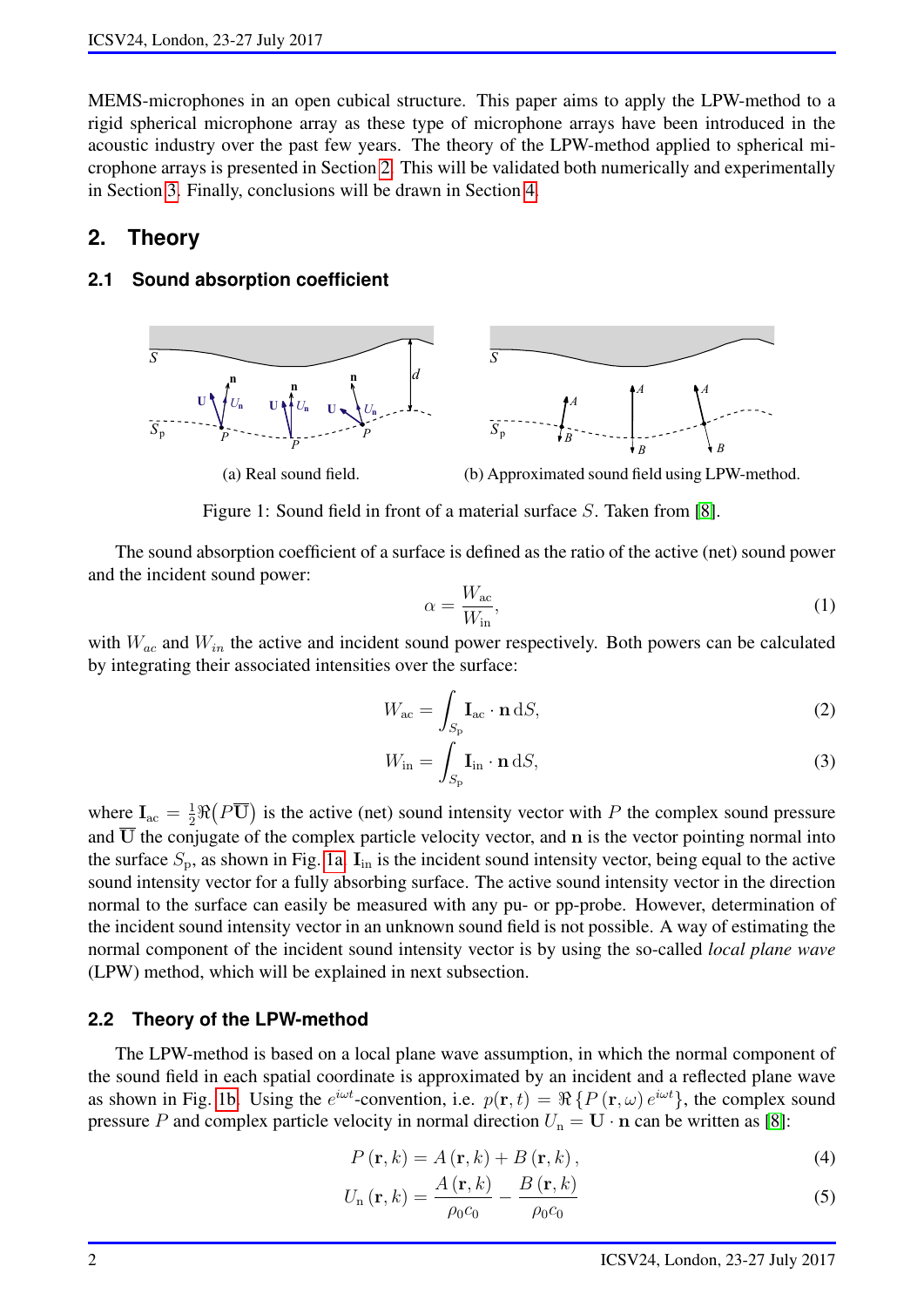where r is the position vector,  $k = \omega/c_0$  is the wave number, A and B are the complex amplitudes of the incident and reflected waves respectively and  $\rho_0 c_0$  is the characteristic impedance. Note that we have omitted the  $e^{-ikz}$ - and  $e^{ikz}$ -exponentials by choosing  $z = 0$  where z is a *local* coordinate axis aligned with the normal vector  $n(r)$ . From this assumption it follows that the normal incident and reflected intensity are:

<span id="page-2-0"></span>
$$
\mathbf{I}_{\text{in}}\left(\mathbf{r},k\right)\cdot\mathbf{n}\left(\mathbf{r}\right)\stackrel{\text{LPW}}{=}\frac{|A\left(\mathbf{r},k\right)|^2}{2\rho_0c_0},\tag{6}
$$

<span id="page-2-1"></span>
$$
\mathbf{I}_{\text{refl}}\left(\mathbf{r},k\right)\cdot\mathbf{n}\left(\mathbf{r}\right)\stackrel{\text{LPW}}{=}\frac{|B\left(\mathbf{r},k\right)|^2}{2\rho_0c_0}.\tag{7}
$$

Furthermore, the active intensity in normal direction can also be written in terms of A and B:

$$
\mathbf{I}_{\text{ac}}\left(\mathbf{r},k\right)\cdot\mathbf{n}\left(\mathbf{r}\right)\stackrel{\text{LPW}}{=}\frac{|A\left(\mathbf{r},k\right)|^2}{2\rho_0c_0}-\frac{|B\left(\mathbf{r},k\right)|^2}{2\rho_0c_0},\tag{8}
$$

such that the active intensity in normal direction is equal to the incident intensity in normal direction minus the reflected intensity in normal direction. Hence, if one can determine  $A$  and  $B$ , one can find the incident and active intensities by evaluating Eqs. [\(6\)](#page-2-0) and [\(8\)](#page-2-1), and calculate the sound absorption coefficient according to Eqs. [\(1\)](#page-1-2), [\(2\)](#page-1-3) and [\(3\)](#page-1-4). Using a pu-probe, one can solve Eqs. [\(4\)](#page-1-5) and [\(5\)](#page-1-6) for  $A$ and  $B$  easily. Determination of  $A$  and  $B$  using a 1D and 3D pp-probe is elaborated in next subsection.

#### <span id="page-2-3"></span>**2.3 Formulation for a 1D and 3D pp-probe**

<span id="page-2-2"></span>

Figure 2: Different pp-probes. Taken and modified from [\[8\]](#page-7-7).

1D and 3D pp-probes (see Fig. [2\)](#page-2-2) are generally used to determine the (normal component of) the active sound intensity vector using the well-known finite difference method. The estimated sound pressure and particle velocity at the middle point of the probe can be used to apply the LPW-method as explained in Section [2.2.](#page-1-7) However, a different (more intuitive) formulation can also be derived. For a 1D pp-probe with two microphones a distance s apart (see Fig. [2a\)](#page-2-2), the LPW-method can be written as [\[8\]](#page-7-7):

$$
P_1(\mathbf{r},k) = A(\mathbf{r},k) e^{-iks/2} + B(\mathbf{r},k) e^{iks/2},
$$
\n(9)

$$
P_2(\mathbf{r},k) = A(\mathbf{r},k) e^{iks/2} + B(\mathbf{r},k) e^{-iks/2},
$$
\n(10)

where  $P_1$  and  $P_2$  are the measured microphone pressures. Solving above equations for A and B enables determination of the sound absorption coefficient according to the procedure prescribed at the end of Section [2.2.](#page-1-7) For a 3D pp-probe (see for example Fig. [2b\)](#page-2-2) the following set of linear equations should be solved:

$$
\mathbf{p}(\mathbf{r},k) = \mathbf{H} \cdot \mathbf{a}(\mathbf{r},k) \tag{11}
$$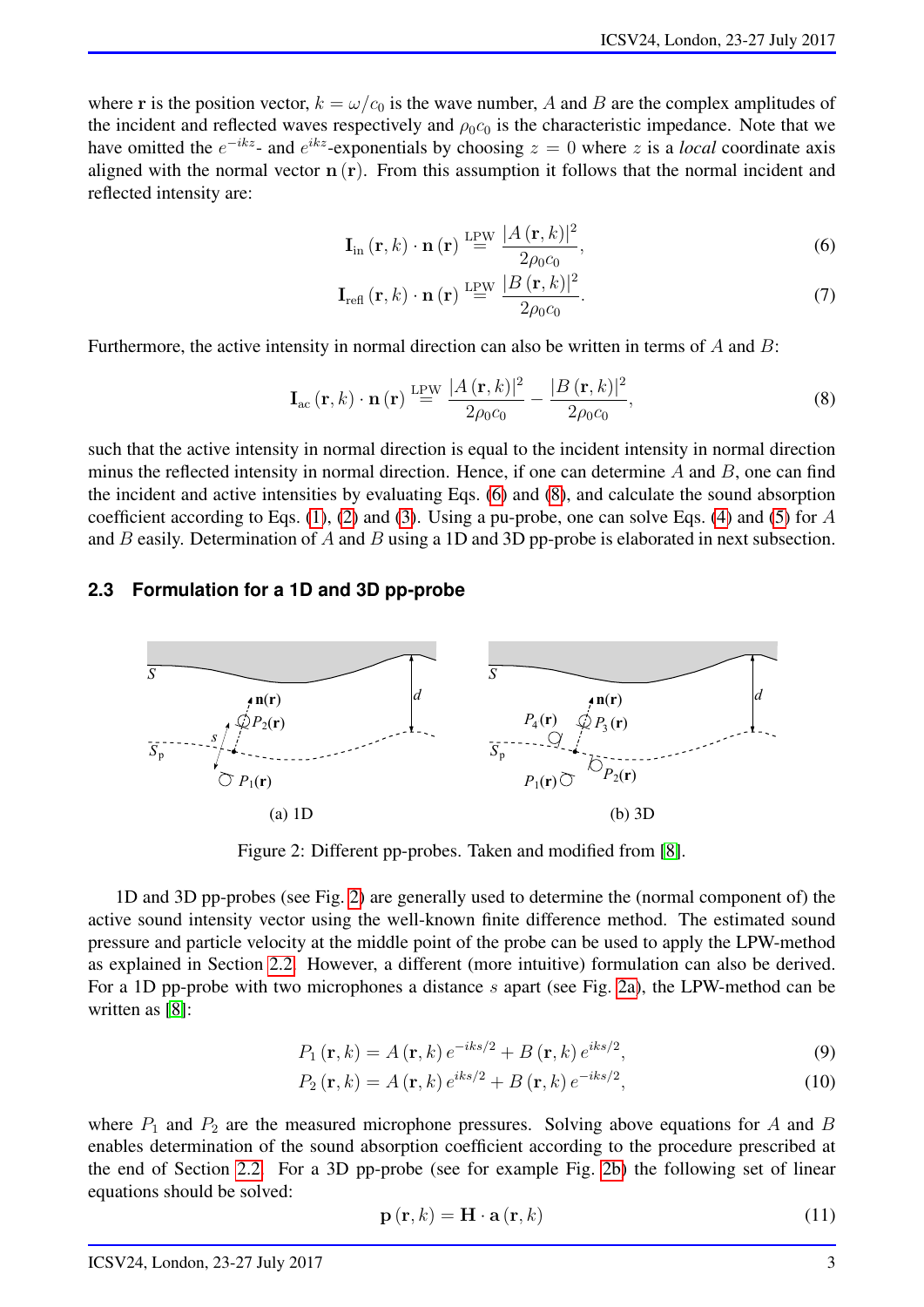with

$$
\mathbf{p}(\mathbf{r},k) = \begin{Bmatrix} P_1(\mathbf{r},k) \\ \vdots \\ P_M(\mathbf{r},k) \end{Bmatrix}, \quad \mathbf{H} = \begin{bmatrix} e^{-ikz_1} & e^{ikz_1} \\ \vdots & \vdots \\ e^{-ikz_M} & e^{ikz_M} \end{bmatrix}, \quad \mathbf{a}(\mathbf{r},k) = \begin{Bmatrix} A(\mathbf{r},k) \\ B(\mathbf{r},k) \end{Bmatrix}, \quad (12)
$$

where  $P_1 \nvert P_M$  are the measured microphone pressures at positions  $z = z_1 \nvert Z_M$  and  $M \ge 4$  is the number of microphones. Recall that z is the *local* coordinate axis aligned with the normal vector  $n(r)$  with  $z = 0$  at r. Solving the linear set of equation for a in a least-squares sense yields:

$$
\mathbf{a}_{\text{ls}}\left(\mathbf{r},k\right) = \mathbf{H}^+ \cdot \mathbf{p}\left(\mathbf{r},k\right),\tag{13}
$$

with

<span id="page-3-0"></span>
$$
\mathbf{H}^+ = \left(\mathbf{H}^{\mathrm{H}} \mathbf{H}\right)^{-1} \mathbf{H}^{\mathrm{H}},\tag{14}
$$

where <sup>H</sup> denotes the conjugate transpose (or Hermitian conjugate). A least squares solution minimizes the sum of the squared residuals of the microphone signals. These residuals can be measurement noise, which encourages the use of multiple microphones. Solving Eq. [\(13\)](#page-3-0) for A and B enables determination of the sound absorption coefficient according to the procedure prescribed at the end of Section [2.2.](#page-1-7)

#### <span id="page-3-4"></span>**2.4 Including scattering of a rigid sphere probe**

<span id="page-3-1"></span>The well-known plane wave expansion in spherical harmonics will be used to formulate a local model of the sound field in the presence of a rigid sphere. A plane wave in spherical waves is defined as [\[9\]](#page-7-8):

$$
P_{\text{in}}\left(\mathbf{r},\mathbf{k}\right) = \tilde{A}\left(\mathbf{k}\right)e^{i\mathbf{k}\cdot\mathbf{r}} = \tilde{A}\left(\mathbf{k}\right)\sum_{n=0}^{\infty} i^n\left(2n+1\right)j_n\left(kr\right)P_n\left(\frac{\mathbf{k}\cdot\mathbf{r}}{kr}\right),\tag{15}
$$

where r is the position vector of length r, k is the wave vector of length k,  $\tilde{A}$  is the complex amplitude of the plane wave,  $j_n$  is the spherical Bessel function of order n and  $P_n$  is the Legendre polynomial of degree  $n$ . The scattered field around a rigid sphere can be represented by spherical waves emanating from the surface of the sphere and is therefore described as:

<span id="page-3-2"></span>
$$
P_{\rm sc}(\mathbf{r}, \mathbf{k}) = \sum_{n=0}^{\infty} C_n(\mathbf{k}) h_n^{(2)}\left(kr\right) P_n\left(\frac{\mathbf{k} \cdot \mathbf{r}}{kr}\right),\tag{16}
$$

where  $C_n$  is a constant determined by the impinging sound waves and  $h_n^{(2)}$  is the Hankel function of the second kind of order n. Considering a rigid sphere with radius a and center at  $r = 0$ , the radial component of the particle velocity at  $r = a$  should be zero. Determination of constant  $C_n$  is hence obtained after employment of the following boundary condition:

<span id="page-3-3"></span>
$$
\frac{\partial}{\partial r} \left( P_{\text{in}}(\mathbf{r}, \mathbf{k}) + P_{\text{sc}}(\mathbf{r}, \mathbf{k}) \right) \Big|_{r=a} = 0. \tag{17}
$$

Substitution of Eqs. [\(15\)](#page-3-1) and [\(16\)](#page-3-2) into Eq. [\(17\)](#page-3-3) yields that

$$
C_n(\mathbf{k}) = -\tilde{A}(\mathbf{k}) i^n (2n+1) \frac{j'_n(ka)}{h_n^{(2)'}(ka)},
$$
\n(18)

where the apostrophes denote the derivatives of the spherical Bessel and Hankel functions. Hence the total sound field  $P_{\text{tot}} = P_{\text{in}} + P_{\text{sc}}$  becomes:

$$
P_{\text{tot}}\left(\mathbf{r},\mathbf{k}\right) = \tilde{A}\left(\mathbf{k}\right) \left(e^{i\mathbf{k}\cdot\mathbf{r}} - \sum_{n=0}^{\infty} i^n \left(2n+1\right) \frac{j_n^{'}(ka)}{h_n^{(2)'}(ka)} h_n^{(2)}\left(kr\right) P_n\left(\frac{\mathbf{k}\cdot\mathbf{r}}{kr}\right)\right). \tag{19}
$$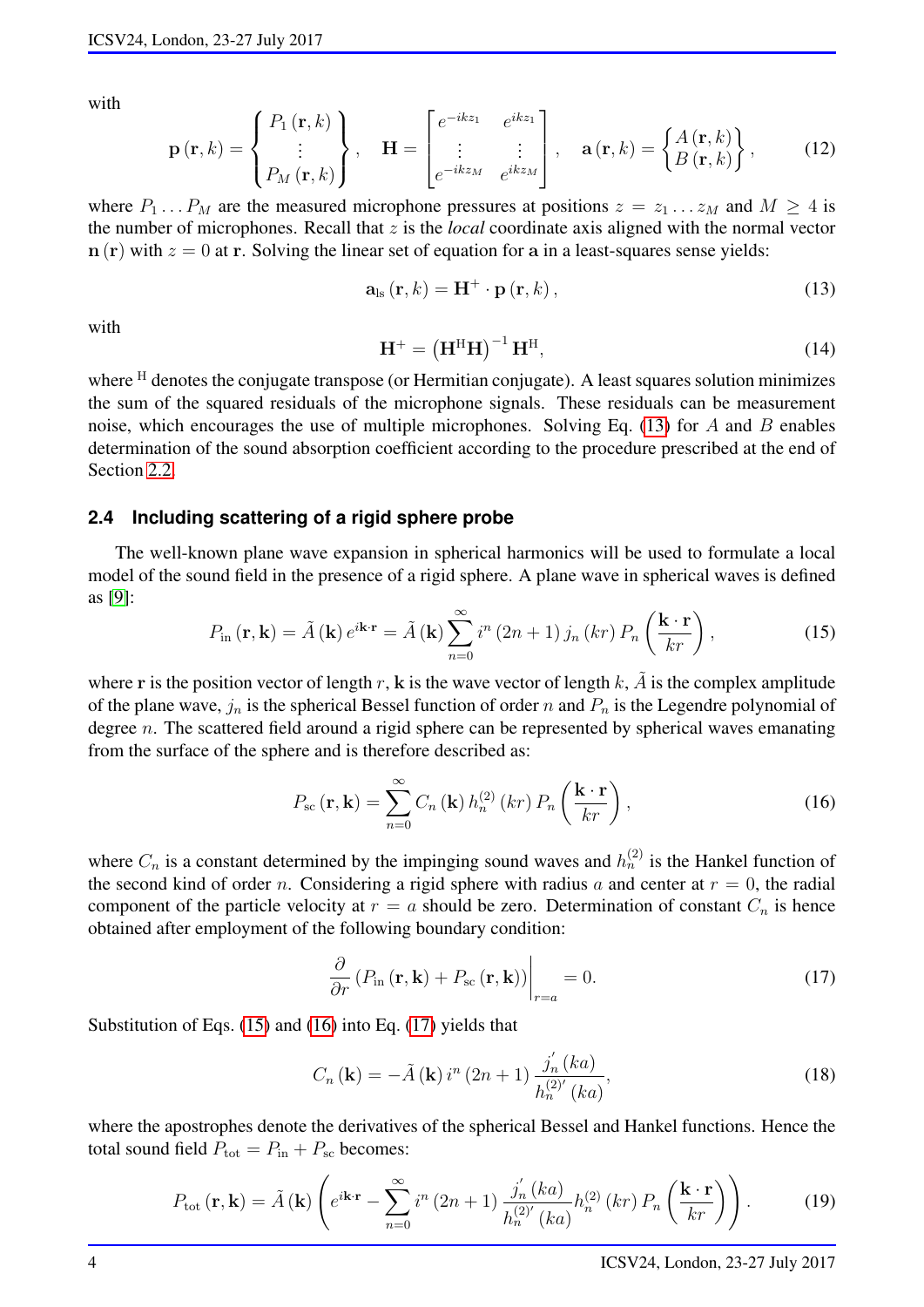If we now consider two plane waves with wave vectors  $\mathbf{k}_A = [0, 0, -k]$  and  $\mathbf{k}_B = [0, 0, k]$  (which is in accordance with the LPW-method) and evaluate them at the m'th microphone position  $r_m$  on the sphere with radius a, then the transfer matrix in Section [2.3](#page-2-3) becomes:

<span id="page-4-1"></span>
$$
\mathbf{H} = \begin{bmatrix} H_{1A} & H_{1B} \\ \vdots & \vdots \\ H_{MA} & H_{MB} \end{bmatrix},\tag{20}
$$

where

$$
H_{mA} = e^{i\mathbf{k}_A \cdot \mathbf{r}_m} - \sum_{n=0}^{\infty} i^n (2n+1) \frac{j'_n (ka)}{h_n^{(2)'} (ka)} h_n^{(2)} (ka) P_n \left(\frac{\mathbf{k}_A \cdot \mathbf{r}_m}{ka}\right), \tag{21}
$$

$$
H_{m} = e^{i\mathbf{k}_{B}\cdot\mathbf{r}_{m}} - \sum_{n=0}^{\infty} i^{n} (2n+1) \frac{j_{n}'(ka)}{h_{n}^{(2)'}(ka)} h_{n}^{(2)}(ka) P_{n}\left(\frac{\mathbf{k}_{B}\cdot\mathbf{r}_{m}}{ka}\right).
$$
 (22)

Solving Eq. [\(13\)](#page-3-0) for A and B with H as in Eq. [\(20\)](#page-4-1) enables determination of the sound absorption coefficient according to the procedure prescribed at the end of Section [2.2.](#page-1-7) By inferring the sound field for the case the rigid sphere would not be present, the LPW-method can thus be applied to measure sound absorption using a spherical microphone array.

## <span id="page-4-0"></span>**3. Validation**

The validity and usefulness of this measurement procedure for sound absorption is shown in this section. For that purpose, use is made of SonoCat, a rigid spherical microphone array consisting of 8 digital MEMS-microphones, see Fig. [5b.](#page-6-1) The spherical coordinates of the microphones, as shown in Table [1,](#page-4-2) are (semi-)equidistantly distributed and the  $\theta = 180^\circ$  direction is aligned with the normal surface vector. Both numerical simulations and experimental measurements are performed for a normal incident plane wave and the results will be presented in next subsections.

<span id="page-4-2"></span>

| Table 1: Microphone positions at the rigid sphere with the sphere center at $r = 0$ |  |  |  |  |
|-------------------------------------------------------------------------------------|--|--|--|--|
|-------------------------------------------------------------------------------------|--|--|--|--|

| Mic                         | Radial distance $r$ [mm] | Polar angle $\theta$ [°] | Azimuthal angle $\phi$ [°] |
|-----------------------------|--------------------------|--------------------------|----------------------------|
|                             | 15                       | 22.3                     | 180.0                      |
| $\mathcal{D}_{\mathcal{L}}$ | 15                       | 50.8                     | 0.0                        |
| 3                           | 15                       | 85.0                     | 12.4                       |
|                             | 15                       | 85.0                     | $-12.4$                    |
| 5                           | 15                       | 95.0                     | 56.3                       |
| 6                           | 15                       | 12.9                     | 180.0                      |
|                             | 15                       | 95.0                     | $-56.3$                    |
| 8                           | 15                       | 15.8                     |                            |

### **3.1 Numerical simulations**

The response of a rigid sphere with a radius of 15mm in front of an impedance surface is simulated in a finite element analysis, see Fig. [3.](#page-5-0) A background pressure field consisting of a plane wave travelling in the n-direction and an opposite travelling plane wave (with a reflection coefficient in accordance with the impedance boundary conditions) is set. A Sommerfeld radiation condition is applied at the domain boundary and the mesh size is chosen sufficiently small. The scattering problem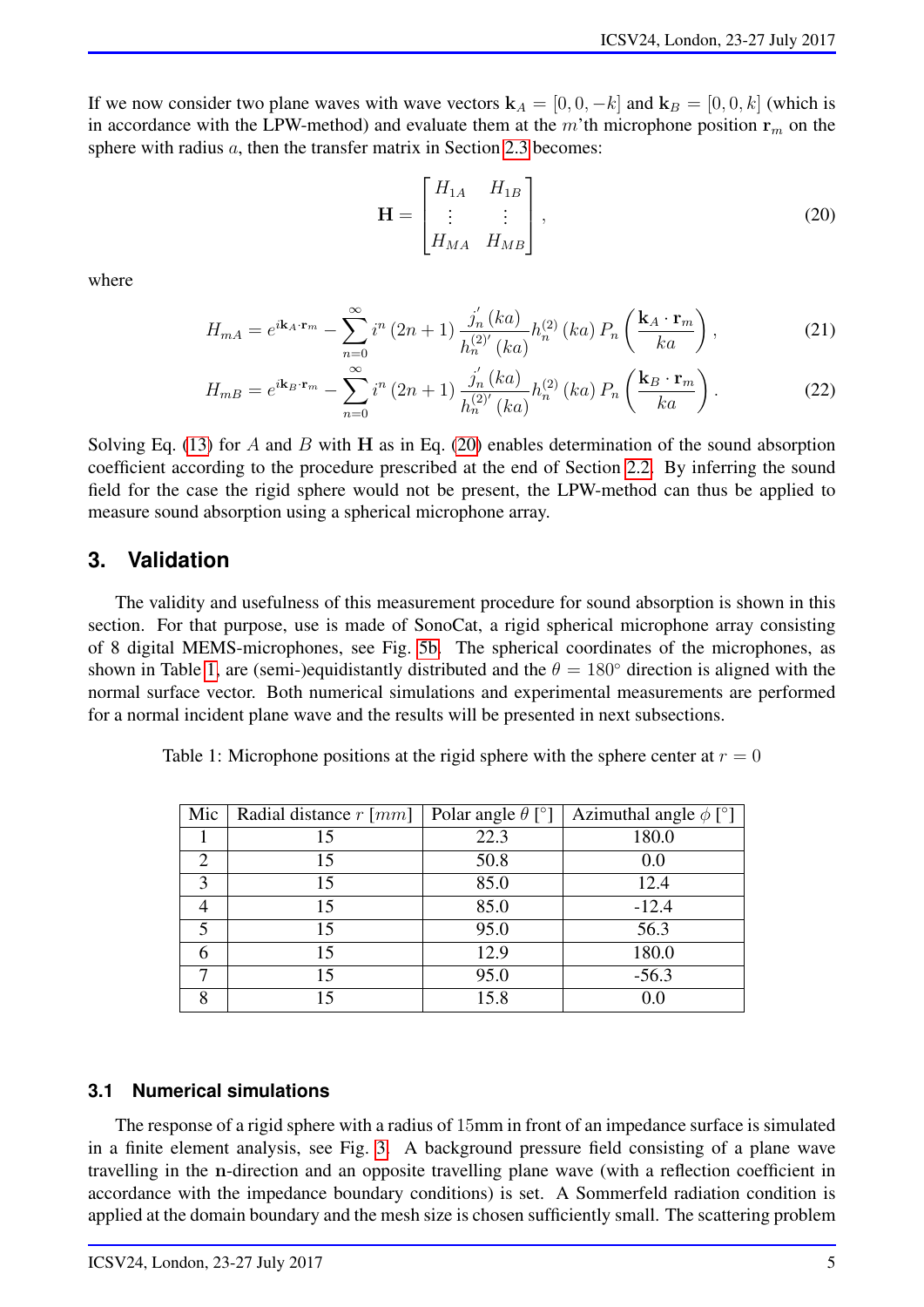<span id="page-5-0"></span>

Figure 3: Symmetric simulation model

is solved and the total pressure field is evaluated at the same positions as SonoCat's microphone positions. Note that for normal incidence sound waves there is no azimuthal angle dependency, such that an axisymmetric model could have been used. The sound absorption coefficient is then calculated according to the procedure in Sections [2.3](#page-2-3) and [2.4.](#page-3-4)

Three different normal impedance surfaces are considered, i.e.  $Z_n = \rho_0 c_0$ ,  $Z_n = (1 + 2i) \rho_0 c_0$ and  $Z_n = \infty$ , such that an absorption coefficient of  $\alpha = 1$ ,  $\alpha = 0.5$  and  $\alpha = 0$  is to be expected, respectively. The distance of the sphere center to the surface is also investigated for  $d = 3.0$  cm,  $d = 4.5$  $d = 4.5$  $d = 4.5$  cm and  $d = 6.0$  cm. The results of these simulations are presented in Fig. 4 for several 1/3'th octave band frequencies.

Up to 1kHz the sound absorption curves follow the expected values very well for all impedance surfaces and sphere-surface distances. At frequencies above 1kHz this is also true for an impedance surface  $Z_n = \rho_0 c_0$  (expectation:  $\alpha = 1$ ). For the other impedance surfaces, deviations from the expected values start to occur for increasing frequencies. These deviations are less for impedance surface  $Z_n = (1 + 2i) \rho_0 c_0$  (starting from 2kHz, expectation:  $\alpha = 0.5$ ) compared to  $Z_n = \infty$  (starting from 1kHz, expectation:  $\alpha = 0$ ).

For a certain surface impedance  $Z_n$  (except for  $Z_n = \rho_0 c_0$ ), the sphere-surface distance influences the deviations. In general, the smaller the sphere-surface distance, the more deviations in the sound absorption values for increasing frequencies.

These (small) deviations can be explained by the fact that the applied model does not account for the surface reflection of the scattered waves from the sphere. For higher frequencies, more scattering of the sphere occurs which will reflect on the impedance surface if the absorption is low. These scattering reflections decrease over the distance, such that a larger sphere-surface distance is preferred in this situation.

Hence, for very well absorbing surfaces, the LPW-method performs very well for normal incident plane waves independent on the sphere-surface distance. For less absorbing surfaces, the performance is also fine but the deviations depend on the frequency and the sphere-surface distance. In general, the more reflective the surface and the smaller the sphere-surface distance, the more deviations are seen in the sound absorption coefficient for increasing frequencies. However, most absorbers comprise good absorptive properties at high frequencies and less at lower frequencies, such that the LPW-method can be applied in many applications using a spherical microphone array.

#### **3.2 Experimental results**

The normal incident sound absorption coefficients of two melamine resin foam samples with a different thickness (5 and 10 cm) is measured with both SonoCat and an impedance tube at the University of Twente. The impedance tube measurements were performed according to ISO 10534- 2:2008 [\[6\]](#page-7-5). The SonoCat measurements were performed in a room with anechoic properties above 300 Hz to avoid unwanted reflections, see Fig. [5.](#page-6-1) A plywood plate with a thickness of approximately 1.5 cm is used as the backing material and the sphere-surface distance  $d$  is approximately 3 cm. A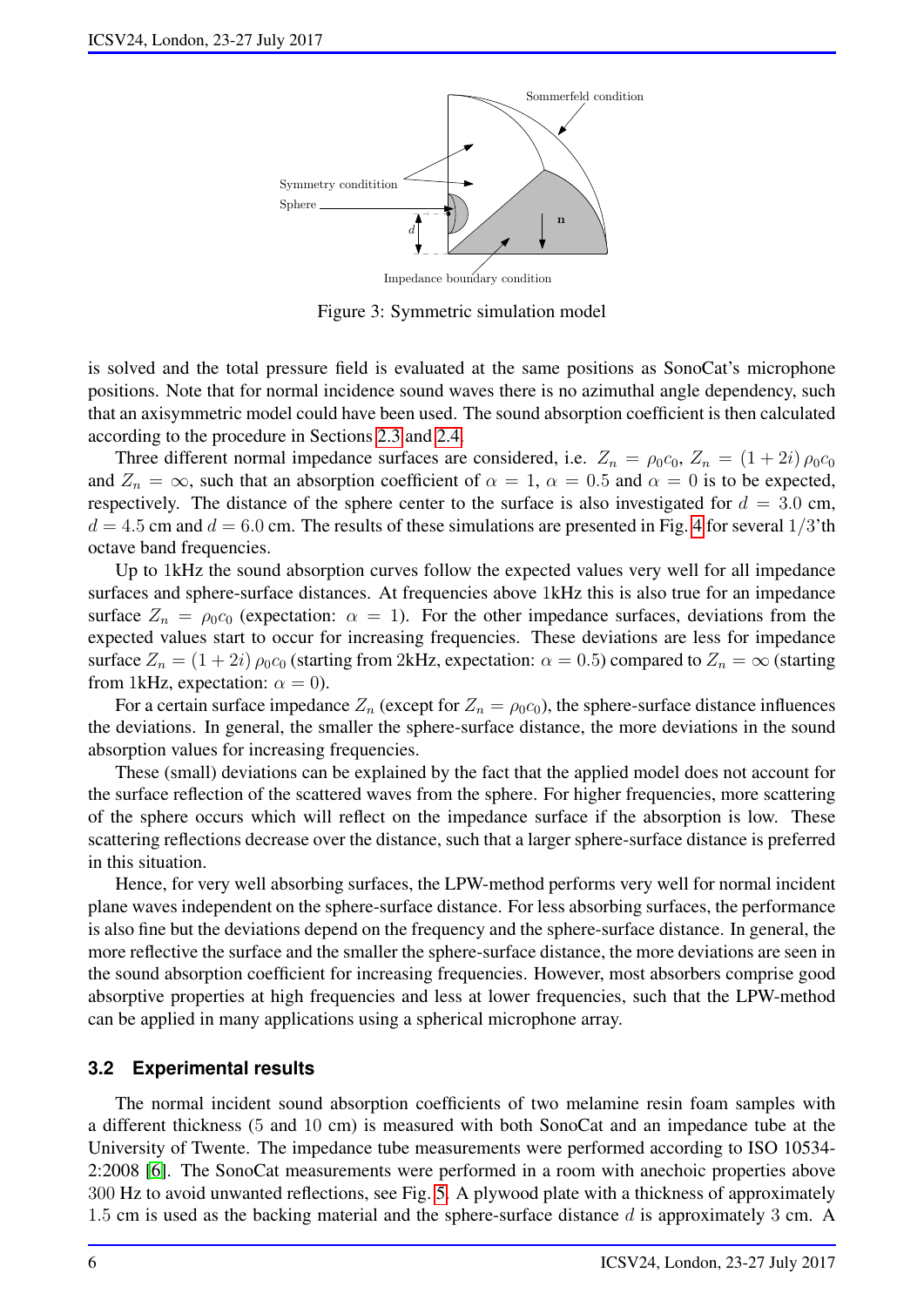<span id="page-6-2"></span>

Figure 4: Sound absorption for normal incidence

<span id="page-6-1"></span>

(a) Setup (b) Zoom

Figure 5: SonoCat measurement

single cone speaker is positioned at a height of approximately 1.5 m above the SonoCat emitting a broadband white-noise sound. It is assumed that the speaker is sufficiently far away from the surface such that the emitted sound waves have become plane waves above 300 Hz.

The results of the measurements are shown in Fig. [6](#page-7-9) together with the material specifications as provided by the manufacturer. In overall, a good match is achieved between all absorption curves for each material thickness. Differences occur between all curves, even for the impedance tube measurements, but they are small. The general trends are in comparison for each curve. For example, the 'dip' around 3 kHz in Fig. [6a](#page-7-9) appears in all three curves. This shows that the LPW-method can be used to measure sound absorption of a surface with a rigid spherical microphone array.

## <span id="page-6-0"></span>**4. Conclusion**

The LPW-method to measure the (effective) in-situ sound absorption coefficient using a spherical microphone array has been presented in this paper. The model for spherical microphone arrays infers the sound field for the case the rigid sphere would not be present by adding the scattering of a plane